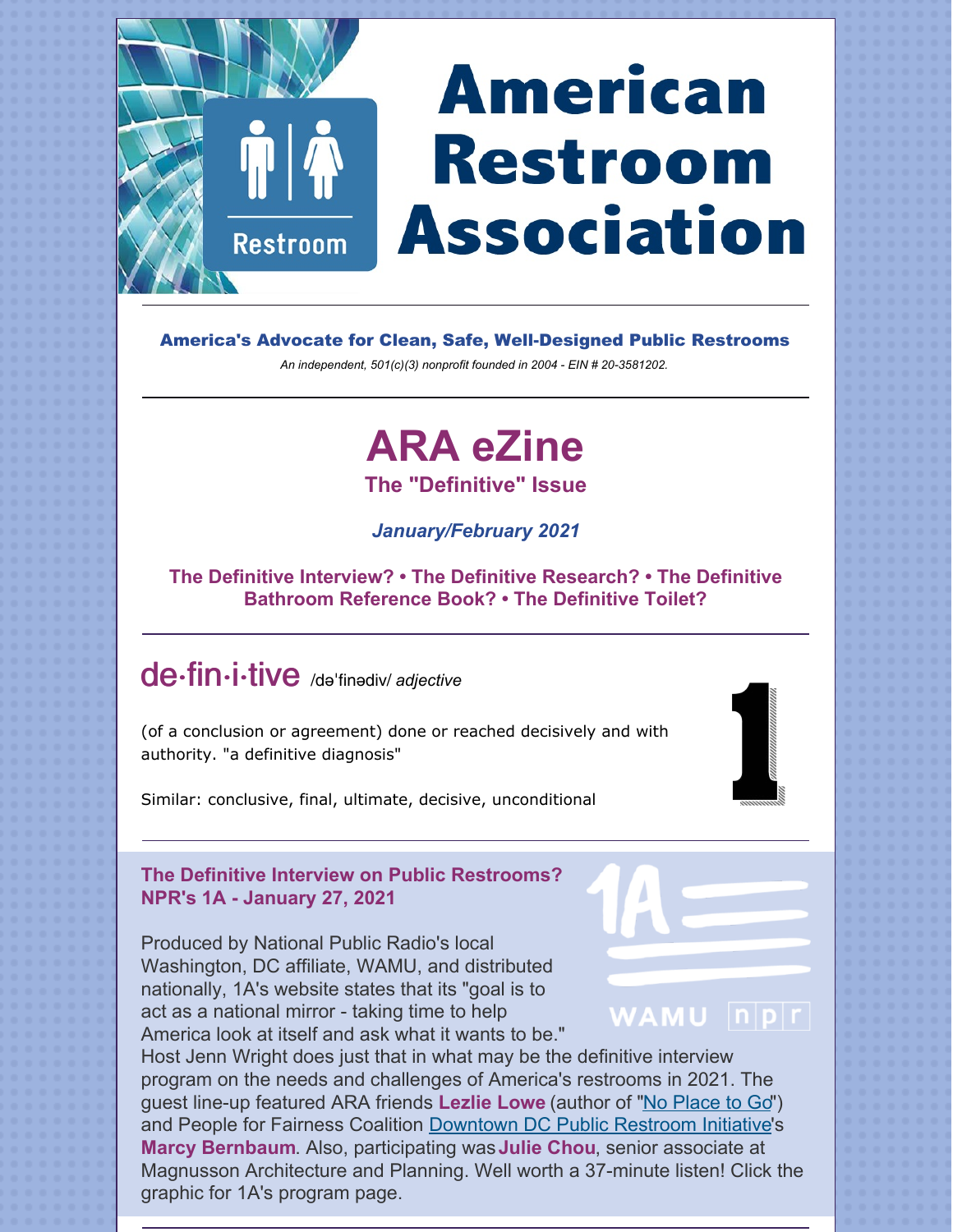

#### **The Definitive Research Study on Women and Restrooms?**

The *International Journal of Environmental Research and Public Health* released the definitive study to date on women's thoughts regarding public restrooms. The study by Siobhan M. Hartigan and others is titled, "Why Do Women Not Use the Bathroom? Women's Attitudes and Beliefs on Using Public

Restrooms." The study collected more than 12,000 comments from over 5,000 participants. A key outcome of the study is the framework shown below. *(Image Credit: the authors.*)



While the study's participants were women, surely, there are men (including members of the ARA's sibling, International Paruresis Association) who can relate to this framework. The ARA will continue to advocate for "Potty Parity" and public accommodations that address women's needs. Read the full study **[at this link.](https://www.ncbi.nlm.nih.gov/pmc/articles/PMC7142493/)**

#### **The Definitive Restroom Nonprofit?**

In many respects, the American Restroom Association is like a 16-year-old "start up." Through generous support from its sibling nonprofit, the [International Paruresis Association](https://paruresis.org), the ARA is embarking on an ambitious growth plan for 2021. In motion even before COVID-19, the ARA - in conjunction with its many restroom rights friends and partners - is



poised to expand the voice of Americans in demanding access to clean, safe, and well-designed public restrooms. Won't you join us on this quest with a taxdeductible membership gift of at least \$50? Click the button below to make your gift through our official giving portal, Network for Good.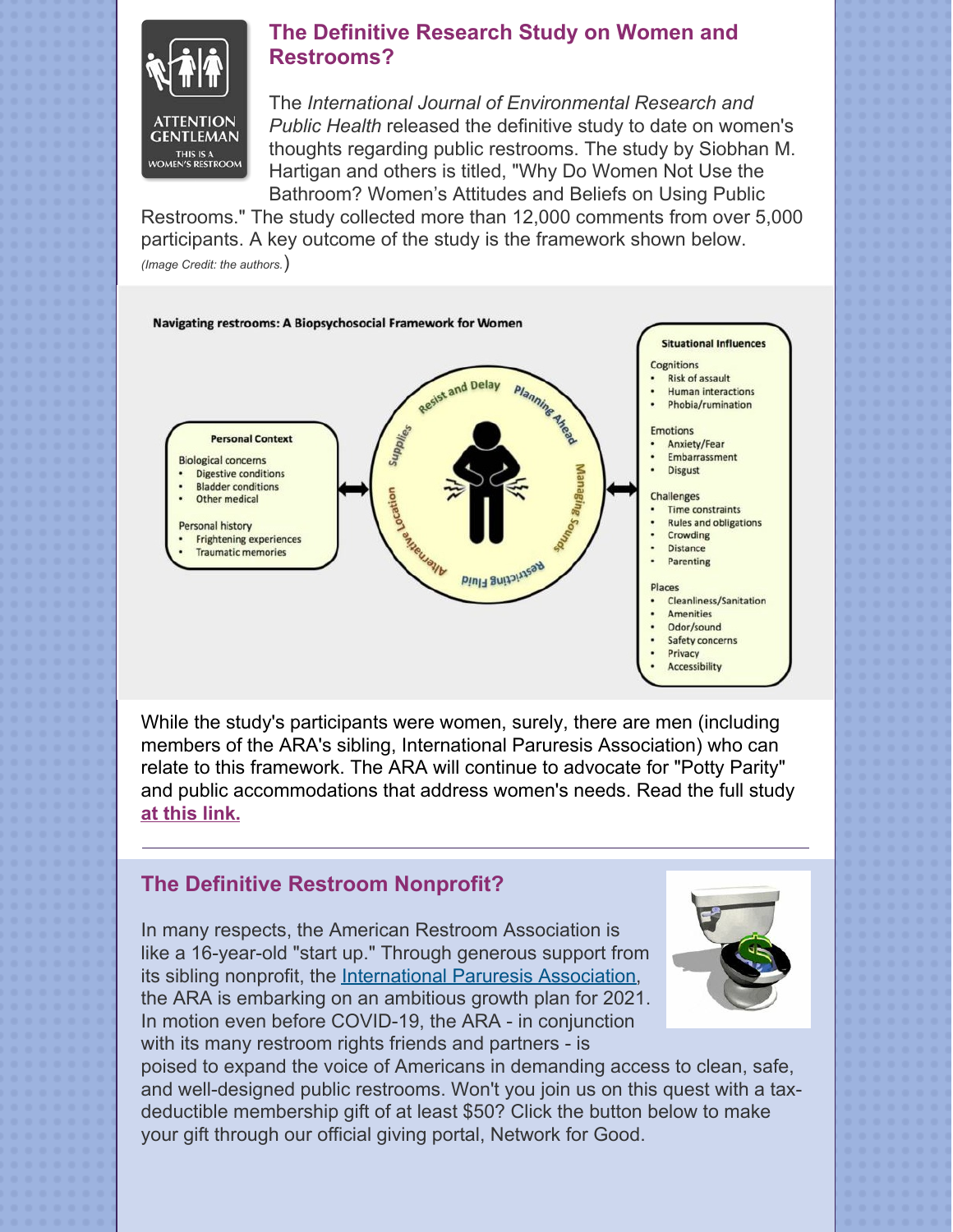

#### **The Reading Room: Kira's "The Bathroom"**

Many people ask us, "So, what's in your reading rooms?" Right now, we're reading what could be called the definitive work on bathroom design: **"The Bathroom"** (Viking Press, Rev. Ed. 1976) by Alexander Kira. Why is it definitive. 1. It's out of print, so that lends an air of mystery to its history. 2. It is quoted in nearly all "toilet" tomes that followed. 3. It was a first of its kind study that looked at how people conducted their activities of daily living through detailed motion and measurement studies. If you



appreciate that the recommended heights for bathroom sinks have increased, you have Kira to thank. Chapters cover these topics and more:

- Historical Aspects of Personal Hygiene Facilities and Public Facilities
- Social and Psychological Aspects of Body Cleansing and Care
- The Anatomy and Physiology of Cleansing, and most significantly,
- Recommended design criteria for each of the daily aspects: cleaning hands, face, hair, body (bath/shower); perineal cleansing, defecation, and urination.

It really is a fascinating read and one of historical import. If you can find one, grab it. It has not yet been scanned by google books. A special thank you to Dr. Steven Soifer, ARA Co-founder and President, for snagging the ARA a copy.





*(Credit: Alexander Kira, 1976)*



While you are searching unsuccessfully for Kira's out-of-print book, you should know that AmazonSmile is a program that donates 0.5% of your eligible purchases on Amazon to a charity of your choice. All you need to do is start your shopping at smile.amazon.com. **The donation will be made at no extra cost to you.** Click the graphic to start supporting the American Restroom Association with your purchases!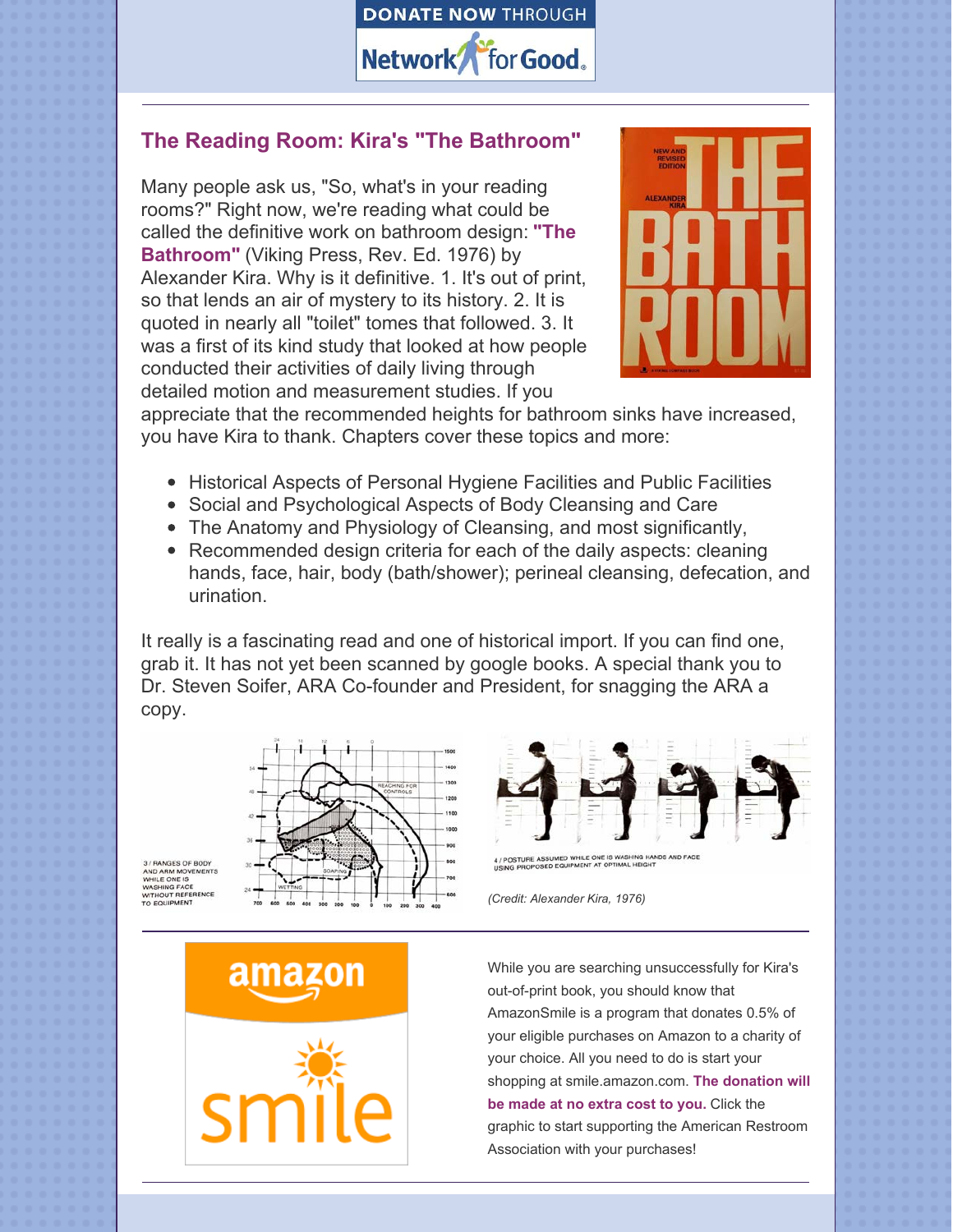### **Now Trending:**

*Quick hits from the web and interesting items from the ARA Inbox.*

#### **AirVote Restroom Feedback Tool**

We are all public restroom users - it is inevitable. The customer experience is critical to businesses' livelihoods, especially today. The ARA learns each week about new technological solutions that are being implemented for the betterment of all. Industry readers, here's another shared this week by AirVote. It is a "fully contactless tool for gathering and analyzing real-time feedback" from customers. Is it the "definitive" tool? You tell us! Learn more at air-vote.com or click on the graphics.





#### How clean is this restroom?

Scan the code with your phone camera to leave an anonymous vote with just one tap.<br>No typing and no apps to install!



#### **The Definitive Toilet? Analyzes Your . . .**

Check out this article from *PC Magazine's* Michael Kan about what possibly could be the definitive toilet. Toto, historically one of the leading innovators when it comes to



toilet technology, is now going the extra mile with a toilet that will analyze your waste and make suggestions regarding your diet. Just like those fancy car show concept cars, it's a test - but is this innovation in your future? (3 min. read)

*Please note: The ARA makes no endorsement, representation, or warranty of any non-ARA information, service, or product detailed in this publication. All content is strictly offered in an informational capacity and readers are strongly urged to conduct their own evaluations of each. No direct compensation was provided for placement.*

*Watch this space for more innovations for both consumer and commercial applications. Have a new solution? [Contact us!](https://americanrestroom.org/contact/)*